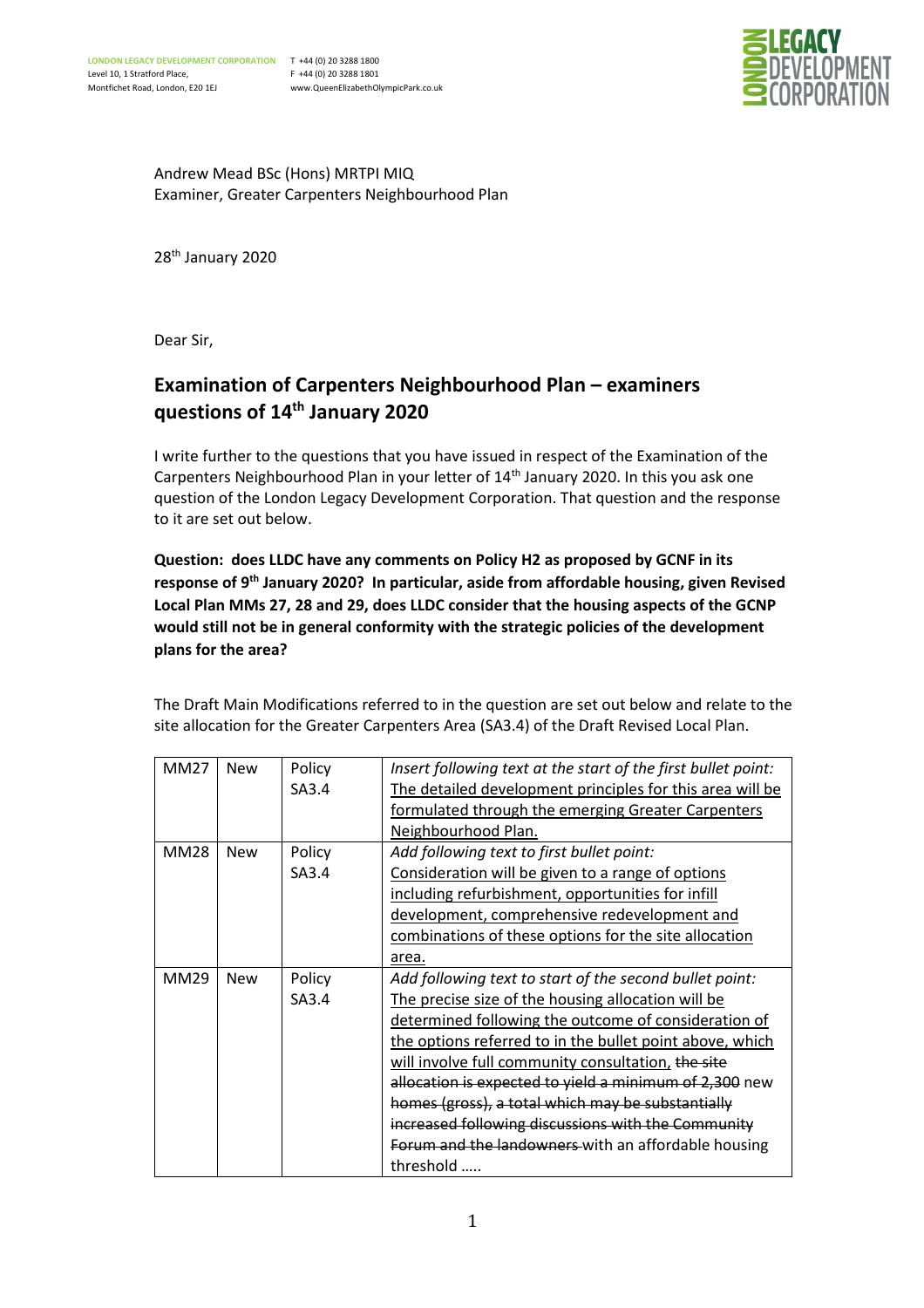

In my letter of 5<sup>th</sup> December 2019 setting out the views of the Local Plan Authority, I set out the background to the minimum housing target included within the update of this Local Plan site allocation. This is further clarified in my letter of  $6<sup>th</sup>$  January 2020 responding to your further questions. This explains that the minimum housing figure of 2,300 for the site allocation has been derived from the standard methodology used for the London Strategic Housing Land Availability Assessment (SHLAA) undertaken by the Greater London Authority to set housing targets for all London Local Planning Authorities. This is consistent with the minimum figures set out in all other site allocations within the draft Revised Local Plan that plan for new homes. The Main Modifications identified by the planning inspector examining the LLDC Draft Revised Local Plan are currently subject to public consultation, which is due to end on 24<sup>th</sup> February 2020.

The Greater Carpenters Forum in their response to your questions of 11<sup>th</sup> December have identified some suggested changes to Policy H2 of the Draft Neighbourhood Plan. These changes would result in the Neighbourhood Plan planning for 1,000 new homes in total across the site allocation area, with 650 of these within the Carpenters Estate itself. It also identifies the 'TfL Triangle Site' as a potential site and seeks to restrict building heights to 15 stories around the periphery of the estate and along the railway line.

## **The views of the LLDC**

The LLDC view is one that acknowledges the potential removal from Site Allocation SA3.4 of the 2,300 minimum housing figure, dependent on the final recommendations of the planning inspector currently examining the Local Plan. It does not, however, consider that this changes the factors that potentially make the site allocation area as a whole suitable for a higher level of housing delivery than the 1,000 figure suggested in the Forums potential changes. The LLDC view of the approach used to identify the 650 homes figure remains and it is also unclear how the 1,000 how figure has been derived beyond the physical inclusion of the TfL Triangle site. The potential removal of the 2,300 target figure from the site allocation does not, in the view of the LLDC, change the SHLAA assessed capacity or adjust the wider strategic housing need or target identified within the Local Plan that it would be expected to contribute towards. It continues therefore to consider that the draft Neighbourhood Plan is not in general conformity with this aspect of strategic policy in the Draft Revised Local Plan for this area.

The LLDC's concern also remains in the context of these figures and approach being proposed ahead of the conclusion of the detailed options development being under taken by London Borough of Newham as it progresses its planning for the future of the Carpenters Estate, which is itself being undertaken with the involvement of residents. While a range of options have been developed, it is understood that a final preferred option will not be presented or confirmed by the Council until later this year. It would be this process that it would use to drive the approach to the future of the estate, including defining the approach to housing and housing numbers, which would contribute significantly to the total for the wider site allocation area. It continues to be considered that the Neighbourhood Plan would be better defined and more realistic if it were to be aligned with the Council's final option and approach to delivery when this is known. This would also be likely to change the LLDC's view on general conformity with the strategic policies of the Draft Revised Local Plan.